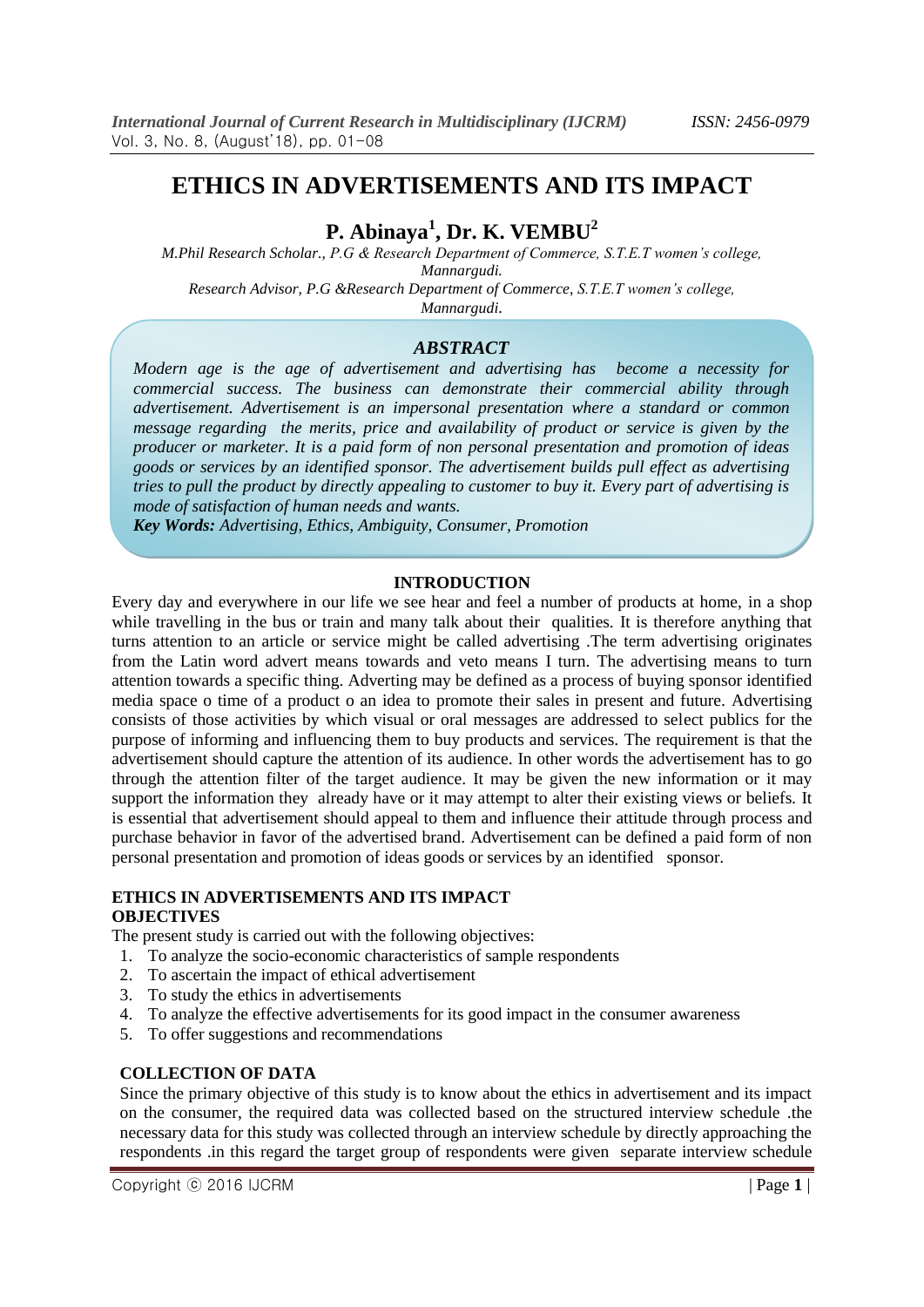personally and necessary terms were explained clearly to fill up interview schedule. generally the respondents took 15 to 30 minutes to fill up the schedule as a primary data and other relevant data was collected from secondary sources also.

### **SAMPLING TECHNIQUE**

Taking 150 sample respondents with the following sampling process collected the primary data.

### **1)Target Group of Respondents**

The viewers of the television ,the listeners of the radio ,the readers of the newspapers. Journals and Magazines are the target group of respondents for this study. The size of sample is only 150 respondents of the above type.

### **2) Area of study**

The study was conducted at Coimbatore city. It is considered as one of the metropolitan city in tamilnadu state. In the Coimbatore city there are four zones vis, east, west, north, south zones. For the convince of this study east west and north zones were selected and the date was collected.

### **3)Sampling Type**

This study was conducted based on random as well as convince method of sampling.

Among the four zones in Coimbatore city, the three zones viz, east, west and north zones were selected randomly

For each zones as sample of 50 was drawn on convenient basis.

# **ETHICS IN ADVERTISEMENT-AN OVERVIEW**

Ethics is a choice between good and bad, between right and wrong. It is governed by a set of principles of morality at a given time and a given place. Ethics is related to group behaviour in ultimate analysis, setting the norms for an individual to follow in consistence with the group norms. Advertising too has ethical values. Advertising communication is a mix of art and facts subservient to ethical principles. In order to be consumer oriented, an advertisement will have to be truthful and ethical. It should not mislead the consumers. If it so happens, the credibility is lost. Advertisement truth is to be viewed from the consumers point of view and not in the narrow legalistic frame. However it is very ticklish to judge on this, since many times a clear line of demarcation between what is true and what is untrue is difficult to establish. But the advertisement as such is judged by its impact, and by its acceptance by the consumers.

# **ESSENTIALS FOR ETHICAL ADVERTSEMENTS**

Advertising puts across message and their presentation may be against the accepted values of society. Several advertisers have discarded moral and ethical values. Government and courts control these unsocial immoral and unethical values. While designing a good ethical advertising for all media, the following essential peculiarities should be taken into account.

# **1)MORALITY AND TASTES**

The word morality is quite comprehensive than the ethics because moral values include ethical values which speak what is good or bad. The concept of morality is not rigid. The moral value system changes over the time span. The best example of this kind is that in the past abortion was wrong and, there for it was immoral or unethical. Thus it is the changing phase of time that decides what is right or wrong –good or bad for an individual and the society .Rather the changing philosophy attitude belief, customs and the likes decides the value systems. Some advertisement are considered as of bad taste by some consumers through the product advertised do not offend consumers.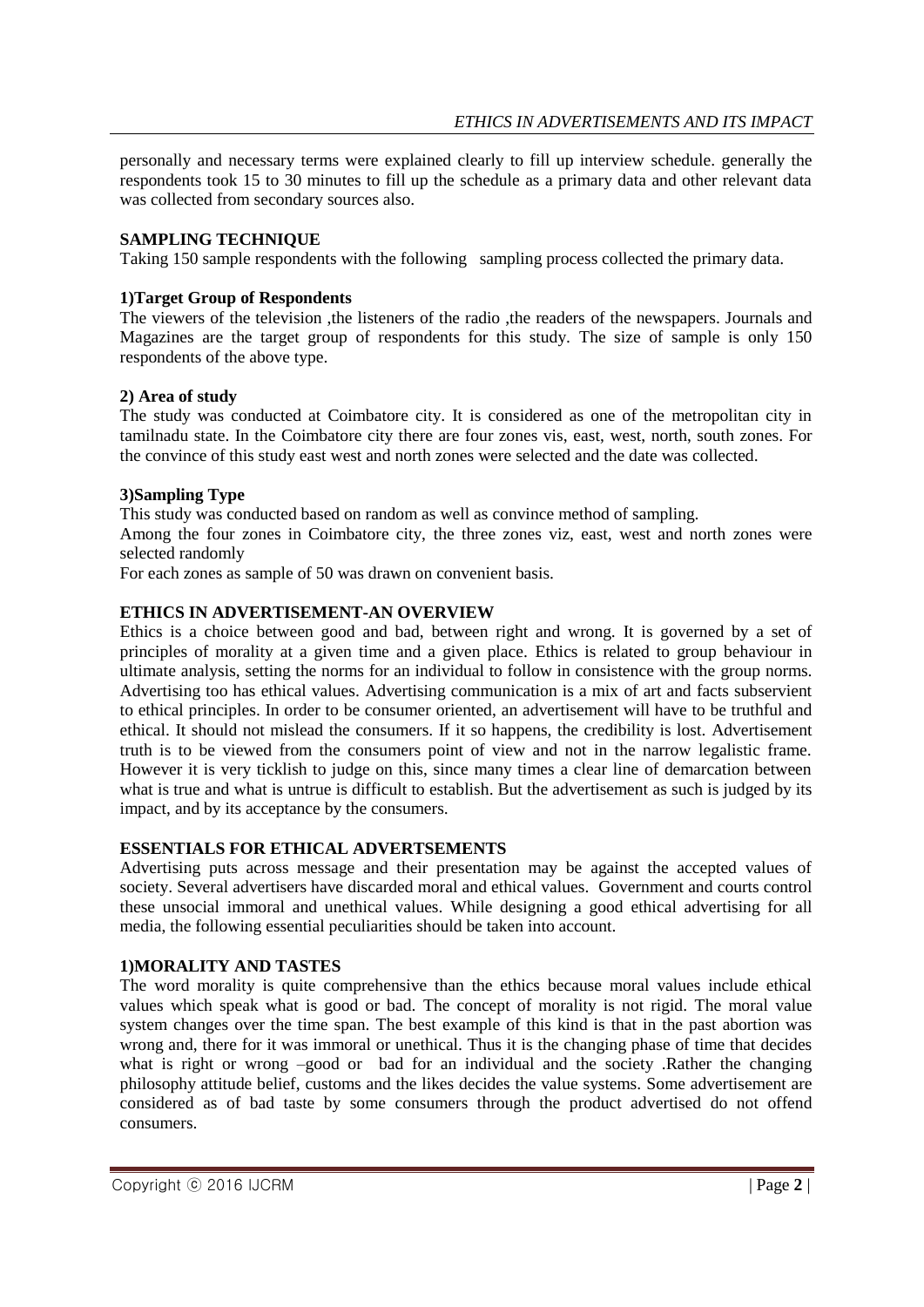# **2)TRUTHFULNESS**

It is but natural that the consumers resent those ads which they think are untruthful. Such advertisement raise the consumer expectations which are false and misleading. The concept of truth is very elusive. In the world of advertising the word truth has four colours or degrees. These are – literal truth-deceptive truth-truth exaggerated and the whole truth. Let us consider what each means in belief lateral truth stands for the statements that are totally true, everyone expects this as the minimum standards to which all ads must be portrayed. Each claim made by advertiser is true in true in case. There is no scope for false presentation or ambiguity or misleading. Coming to deceptive truth the advertiser is literally true but yet deceptive.

### **3) ADVERTISEMENT IS UNPOLLUTANT**

Consumers resentment crops as a result of its over persuasiveness. This objection stems from the fact that there are simply too much of advertising that pollutes our mental environment just as noxious emanation from a factory chimneys and effluents are released to pollute the physical environment.

### **UNIMAGINATIVE CREATIONS**

Advertising has been presenting imaginary and views of consumers. it has been observed by several researches that the expression, pose and movement of the people demonstrating certain advertisements have been totally unrealistic. the smoking girl inviting people to smoke and share her emotion often has no correspondence with reality .advertising half been used by advertisers to attract people. therefore there is need for improvement in this type of which are purely imaginary.

### **VALUE –SYSTEM**

Advertisers have not been very careful about presenting life styles and value system. obscenity and nudity are examples of the deteriorating values of advertising. Gambling and lotteries should not be promoted by advertising because they destroy the basic values of society. The names of actors and actress can be used only with their permission .some professions and systems should not be for commercial advertisements.

# **RULES FOR ADVERTISMENTS ETHICS**

In order to enforce an ethical code we are India now have the ADVERTISING STANDARD COUNCIL OF INDIA. it is a non profit organization setup by 43 founder members who are involved with advertising in o9ne way or the other. It proposes to deal with the government if there any disputes

It is inspired by a similar code of the ADVERTISING STANDARD AUTHORITY U.K it seeks to achieve the acceptance of fair advertising practices in the best of the ultimate consumer. **Guidelines** 

#### **The various rules are followed for ethics in advertisements with the following purpose**:

1. To ensure the truthfulness and honesty of representations and claims made by advertisements and to safeguard against misleading advertising.

2. To ensure that advertising is not offensive to generally accepted standards of public decency.

3. To safeguard against indiscriminate use of advertising for promotion of products which are regarded as hazardous to society or to individual to a degree or of a type which is un acceptable to society at large.

4. T o ensure the advertisements observe fairness in complication so that the consumers need to be informed on choices in the market places and the canons of generally accepted competitive behavior in business or both is served.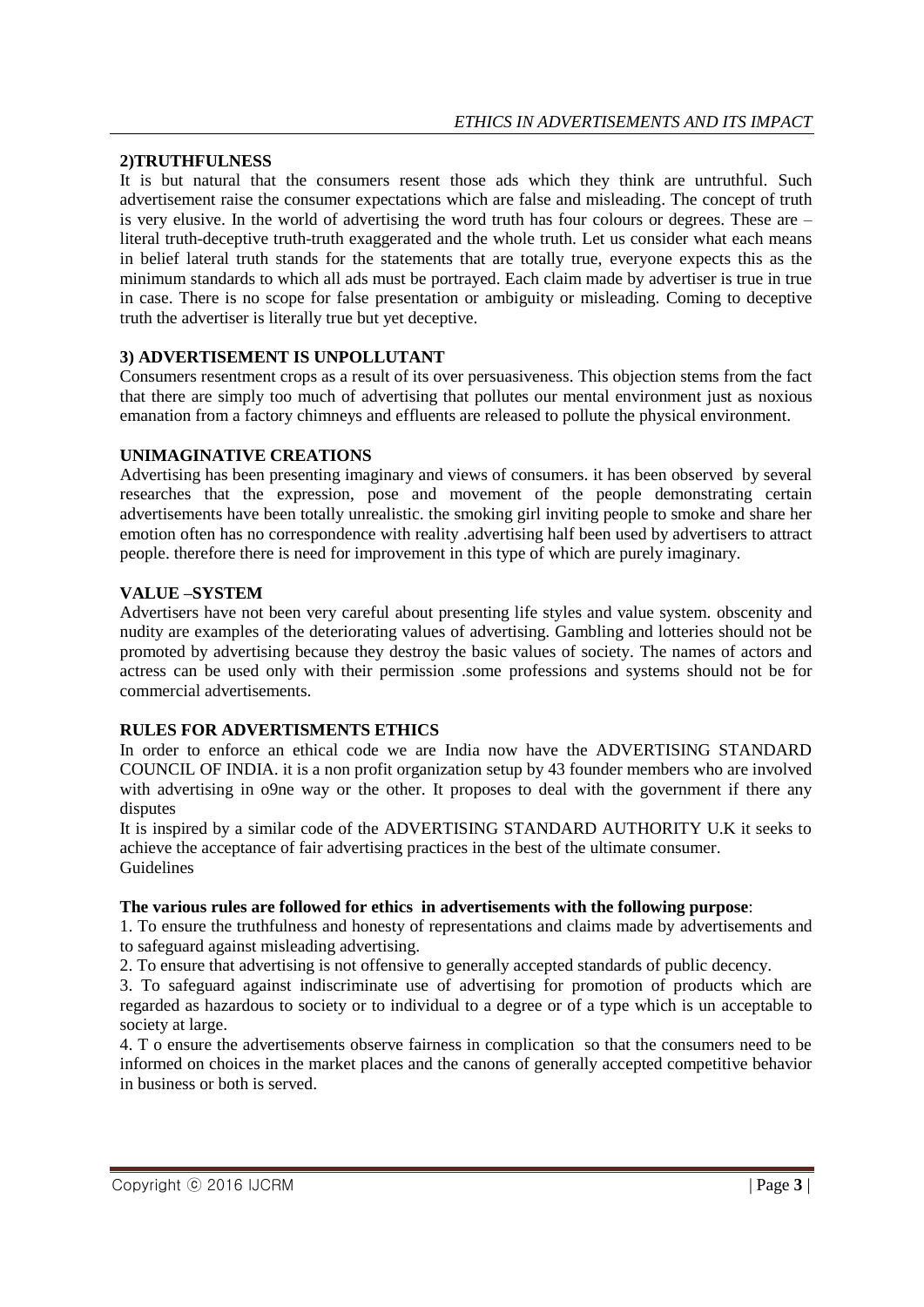# **RULES OF CONDUCT VIS-À-VIS THE CUSTOMER**

1. Advertising should be so designed as to confirm not only to the laws but also the moral and aesthetic sentiments of the country in which it is published .

2. No advertisement that is likely to bring advertising into contempt or disrepute permitted should not take advantage of the superstition or credibility of the general public.

3. Advertsing should not permitted to contain any execrated claim that should be disappointment in the mind of the consumer.

# **RULES OF ETHICS-GOVERNING AGENCIES AND MEDIA**

1.advertising agencies and media should avoid disparagement of their competitors.

2.the accept regulations governing the agency business in any country should be strictly observed by the very agent doing business in that country.

3.Misleading or exaggerated statements to an advertiser concerning the carrying out or probable of a campaign should not be permitted .

4.The purchaser of advertising in any publication or other media is entitled to know the number general character and distribution of the persons likely to be reached by its advertisement and to reached by its advertisements and to receive genuine cooperation in this respect from media.

# **CODE OF CONDUCT FOR TV ADVERTISING**

- 1. No advertisement message shall in any way be presented ads news.
- 2. Advertisements for services concerned with the following shall not be accepted
- 3. Money leaders
- 4. Chit funds
- 5. Saving schemes and lotteries other than conducted by central and state government
- 6. Testimonial must be genuine and used in manner not to mislead the viewers.
- 7. Any such effects which might startle the viewing public must not be incorporated vin advertisements for example and without limiting the scope, the use of the following effects will not be permitted .
- 8. Children shall not be shown begging or an undignified or indecent manner.
- 9. Advertising shall not take advantage of superstition or ignorance of general public.
- 10. Advertising shall be truthful ,avoid distorting facts and misleading the public by means of implication and omission.
- 11. Testimonial of any kind from experts other than government recognized standardization agencies shall not be permitted .

# **CODE OF CONDUCT OF THE ASCI**

This code of conduct is designed by a national body namely ,ADVERTISING STANDARDS COUNCIL OF INDIA which is designed to crack down the misleading and unethical advertisements. it consists of 78 corporate members,27 advertisers ,11 press media units ,26 ad agencies and 7 from allied business .It has set up C.C.C to decide whether or not the ad complaints were in violation of A.S.C.I code .The contents of the code are

Advertisements must be truthful .all decapitations claims and comparisons which relate to matters of objectivity ascertainable fact should be capable of substantiation.

Where advertising claims are expressly stated to be based on or supported by independent research or assessment. the source and date of this should be indicated in advertisement.

Advertisement should not contain any reference to any person, firm or institution without due permission nor should be a picture of any generally identifiable person be used in advertising without the permission .advertising shall not distort facts nor mislead the consumer by means of implications or omissions.

Advertisement addressed to children shall not contain anything whether in illustration or otherwise which might result in their physical mental or moral harm or which exploits their vulnerability.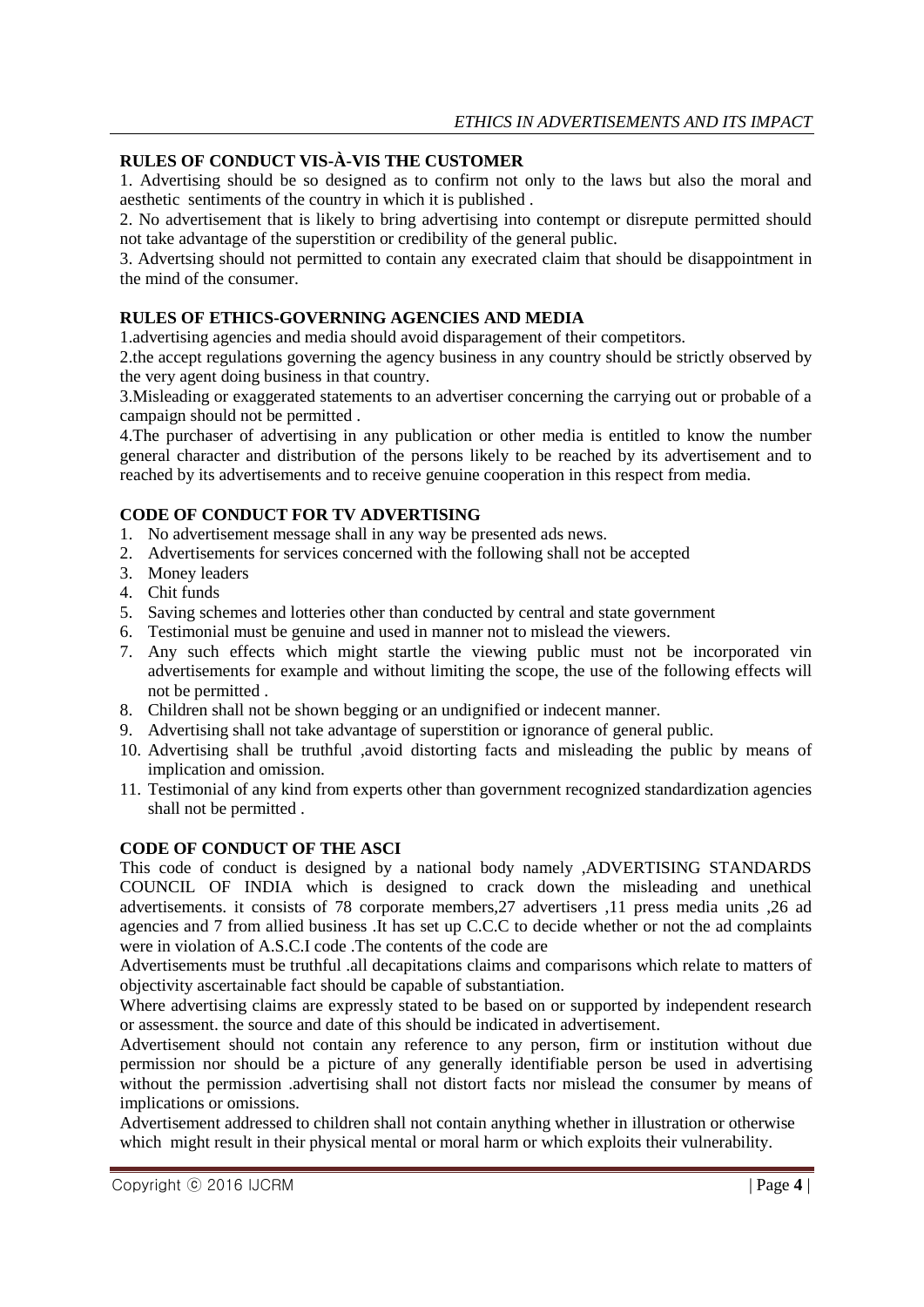Should not show children using or playing with matches or any other inflammable or explosive substance or playing with or using sharp knifes guns or electrical appliances the careless use of which could lead to their suffering cuts burns shocks or other in jury

Shall feature mirror for tobacco or alcohol based products.

Advertisement containing comparisons with other manufacturer or suppliers or with other products including those where competitor is named are permissible in the interest of vigorous competition and public enlightenment

I t should be clear what aspects of the advertiser product are being compared with what aspects of competitor product.

The subject matter of comparison is not chosen in such a way to confer an artificial advertiser or as to suggest that a better bargain is offered than is truly the case.

**SOCIO-ECONOMIC CHARACTERISTIC OF THE SAMPLE RESPONDENTS Age group wise classification of the respondents**

| S.no | Age group          | No of respondents | Percentage |
|------|--------------------|-------------------|------------|
| ı.   | Below 25 years     | 49                | 33         |
| ـ.   | $25$ yrs- $35$ yrs |                   | 34         |
| Ć.   | $35$ yrs- $45$ yrs | 36                | 24         |
| 4.   | Above 45 years     | 4،                | 09         |
|      | Total              | .50               | 100        |

#### **Sex wise classification of the respondents**

| S.no | Sex    | No of respondents | Percentage |
|------|--------|-------------------|------------|
| . .  | Male   | $\sim$<br>O       | - '        |
| ∼.   | Female |                   | 49         |
|      |        | l 50              | $100\,$    |

#### **Educational qualification wise classification of the respondents**

| S.no | Educational qualification    | No of respondents | Percentage |
|------|------------------------------|-------------------|------------|
|      | Up to higher secondary level |                   |            |
| ۷.   | Diploma / degree             | 43                | 29         |
| J.   | Post graduate                |                   | 54         |
|      | Total                        | 50                | 00         |

#### **Occupational status wise classification of the respondents**

| S.no     | Occupational status | No of respondents | Percentage |
|----------|---------------------|-------------------|------------|
| . .      | Salaried            | 45                | 30         |
| <u>.</u> | <b>Business</b>     | 48                | 32         |
| J.       | Profession          | 29                | 19         |
| 4.       | Others              | 28                | Q          |
|          | Total               | 50                | 100        |

#### **Classification of the respondents according to monthly income**

| S.no | Monthly income      | No of respondents | Percentage |
|------|---------------------|-------------------|------------|
| ı.   | Up to Rs $5000$     | 52                | 35         |
| ۷.   | Rs 5001-Rs7500      |                   | 34         |
| J.   | Rs 7501 - Rs 10,000 |                   |            |
| 4.   | Above Rs 10,000     | 16                | 10         |
|      | Total               | 150               | 100        |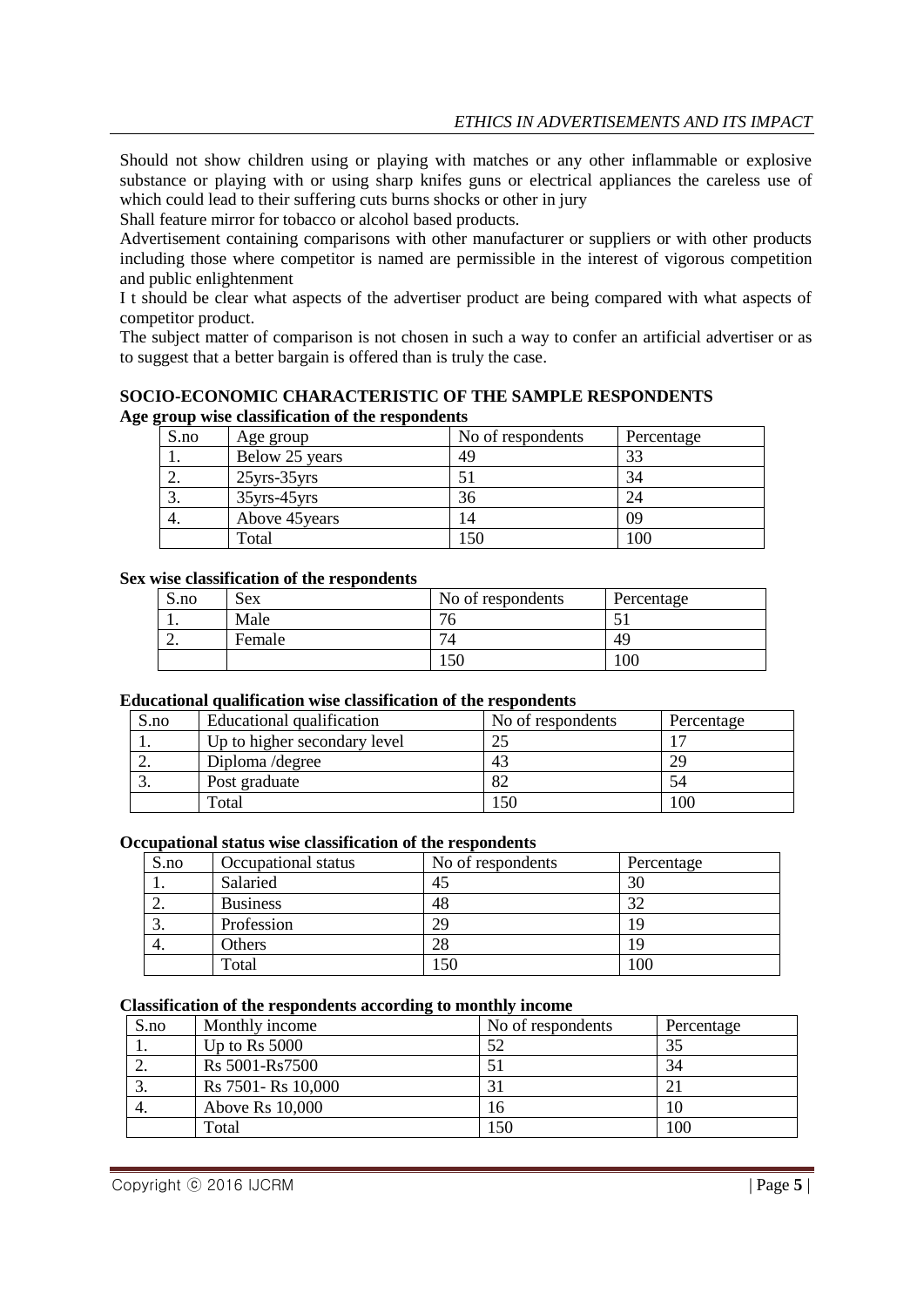| S.no | Opinion                            | No of respondents | Percentage |
|------|------------------------------------|-------------------|------------|
|      | Fair description                   | 40                | 26.67      |
| 2.   | Truthful information               | 50                | 33.33      |
| 3.   | Highly belivable                   | 29                | 19.33      |
| 4.   | Inducted to purchase               | 18                | 12         |
| 5.   | Suggest for purchasing<br>decision | 13                | 8.67       |
|      |                                    | 150               | 100        |

#### **Respondents opinion about the ethics in advertisement**

# **The choice of advertisement media preferred by the respondents**

| S.no | Media of advertisements | No of respondents | Percentage |
|------|-------------------------|-------------------|------------|
| 1.   | Newspaper               | 30                | 20         |
| ۷.   | Magazines & journals    | 53                | 35.33      |
| J.   | Television              | 57                | 38         |
| 4.   | Radio                   |                   |            |
|      | Others                  |                   | 0.67       |
|      |                         | 150               | 100        |

#### **Ethical values found by the respondents from their choice of advertisement media**

| S.no     | Particulars    | No of respondents | Percentage |
|----------|----------------|-------------------|------------|
| . .      | Yes            |                   | 79.33      |
| <u>.</u> | N <sub>0</sub> |                   | 20.67      |
|          |                | 150               | 100        |

#### **The nature of product for ethical advertisement**

| S.no | Product advertisement  | No of respondents | Percentage |
|------|------------------------|-------------------|------------|
|      | Cosmetic items         | 20                | 16.81      |
| ۷.   | Electronic products    | 42                | 35.29      |
|      | Vehicle advertisements | 33                | 27.73      |
| 4.   | Textile products       |                   | 17.65      |
|      | Others                 |                   | 2.52       |
|      |                        | 150               | 100        |

### **The copy of advertisements and its ethics**

| S.no | Particulars        | No of respondents        | Percentage |
|------|--------------------|--------------------------|------------|
|      | Television         | 45                       | 30         |
| ٠.   | Newspaper          | $\overline{\phantom{a}}$ | 48.67      |
| J.   | Radio              | 10.                      |            |
| 4.   | Magazines/journals | 14                       | 9.33       |
|      |                    | .50                      | 100        |

# **The type of media emphasising the ethical values in advertisement**

| S.no | Particulars | No of respondents | Percentage |
|------|-------------|-------------------|------------|
|      | Television  | 37                | 24.67      |
| ۷.   | Newspaper   | 59                | 39.33      |
| Ć.   | Radio       | 35                | 23.33      |
| 4.   | Magazines   | 16                | 10.67      |
| J.   | Others      |                   |            |
|      | Total       | 150               | 100        |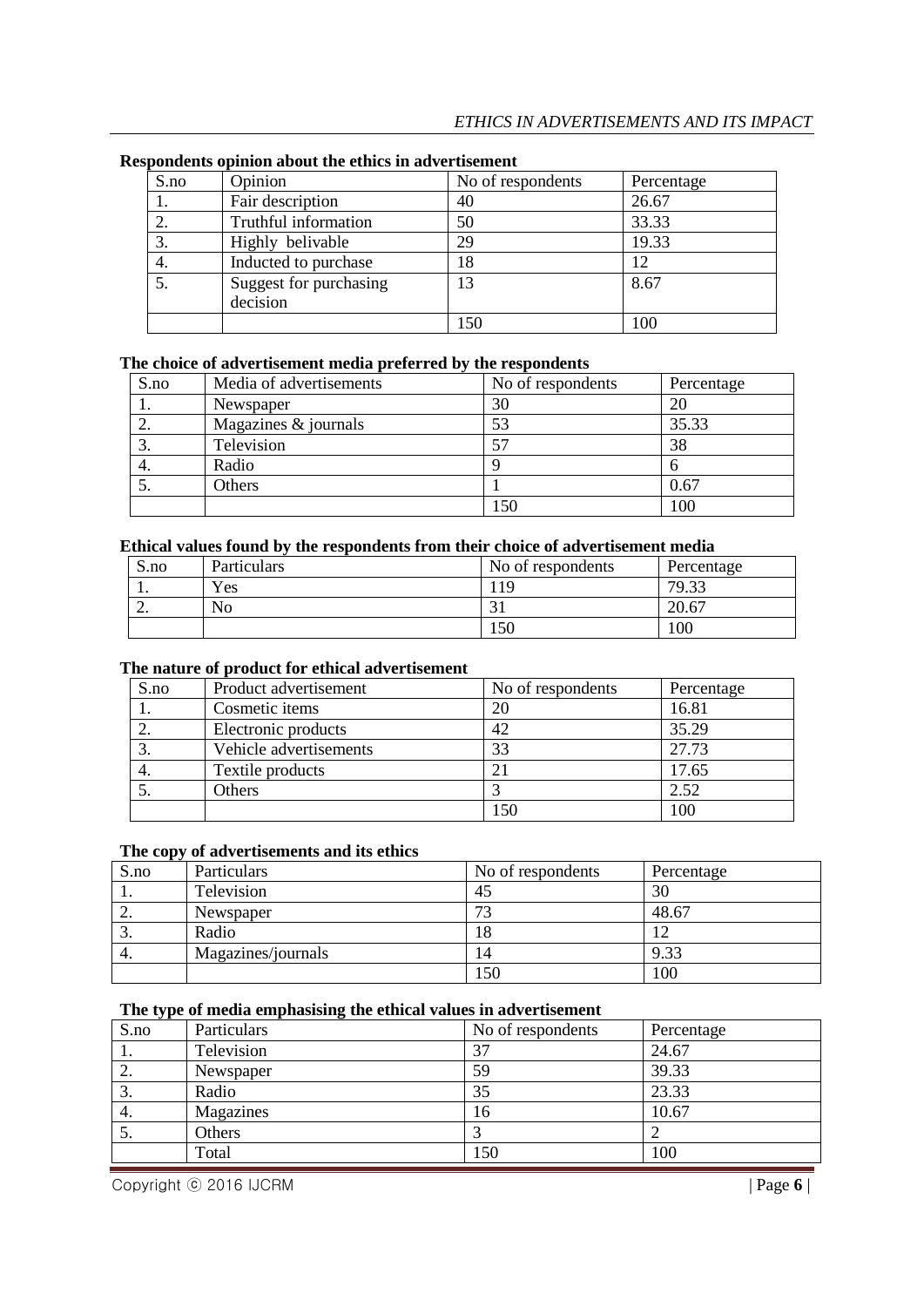| S.no | Agreeability      | No of respondents | Percentage |
|------|-------------------|-------------------|------------|
| 1.   | Strongly agree    | 38                | 25.33      |
| ۷.   | Agree             | 50                | 33.33      |
| J.   | Neutral           | 43                | 28.67      |
| 4.   | Disagree          | 10                | 6.67       |
| C.   | Strongly disagree |                   |            |
|      | Total             | 150               | 100        |

# **Respondents agreeability about the impact of ethical advertisements**

### **The type of media suitable for enhancing the ethical advertisements**

| . .<br>S.no | $\overline{\phantom{a}}$<br>Particulars | No of respondents        | Percentage |
|-------------|-----------------------------------------|--------------------------|------------|
| . .         | Newspaper                               | $4^{\circ}$              | 31.33      |
| ٠.          | Television                              | 64                       | 42.67      |
| J.          | Radio                                   | $\overline{\phantom{a}}$ | 24.67      |
| 4.          | Others                                  |                          | 1.33       |
|             | Total                                   | .50                      | 100        |

# **FINDINGS**

- 34% of the respondents age group are 25 years to 35 years
- 51% of the respondents are male
- 54% of respondents are post graduate holders
- 32% of respondents are doing business
- 35% Of The Respondents are earn monthly income up to Rs 5000
- 33% of the respondents feels that get truthful information
- 38% of the respondents prefer television media
- 79.33% of the respondents from their choice of advertisement media.
- 35.29% of the respondents like electronic products
- 48.67% of the respondents the copy of advertisement in newspaper.
- 33.33%of the respondents are of agree.
- 42.6% of the respondents feels that television media suitable for enhancing the ethical advertisements.

# **SUGGESTION AND CONCLUSION**

Ethics have always been studied in conjunction with law no they also need to be studied separately from it Glamorous images, elepiction of unaffordable lifestyles inappropriate comments etc. While meeting the legal standards have much to be desired on the ethical front. There do nit exist laws against it but as can be seen for way in promoting undesirable values in the society, which are in conflate with the basic Indian maxim of "simple living". Advertisers must thus, take a detailed look at the symbolic meaning that add charley and their influence on public virtues. They must based moral affirmation into their communication strategies and try to connect with the consumer on ethical level.

# **CONCLUSION**

This study reveals the importance of ethics morality and standards to be applied for designing the good advertisements copy deciding for selective advertisement message and delivering the whole of advertisement in the right media and in a decent way. In order to make an advertisement as an effective one based on the ethics considered it is important public involvement. Representation of the public should participate in the formulation, application and periodic updating of ethical codes. In this regard the public representative should include ethicists and church people as well as representative of consumer groups for reviewing and updating of ethical advertisements